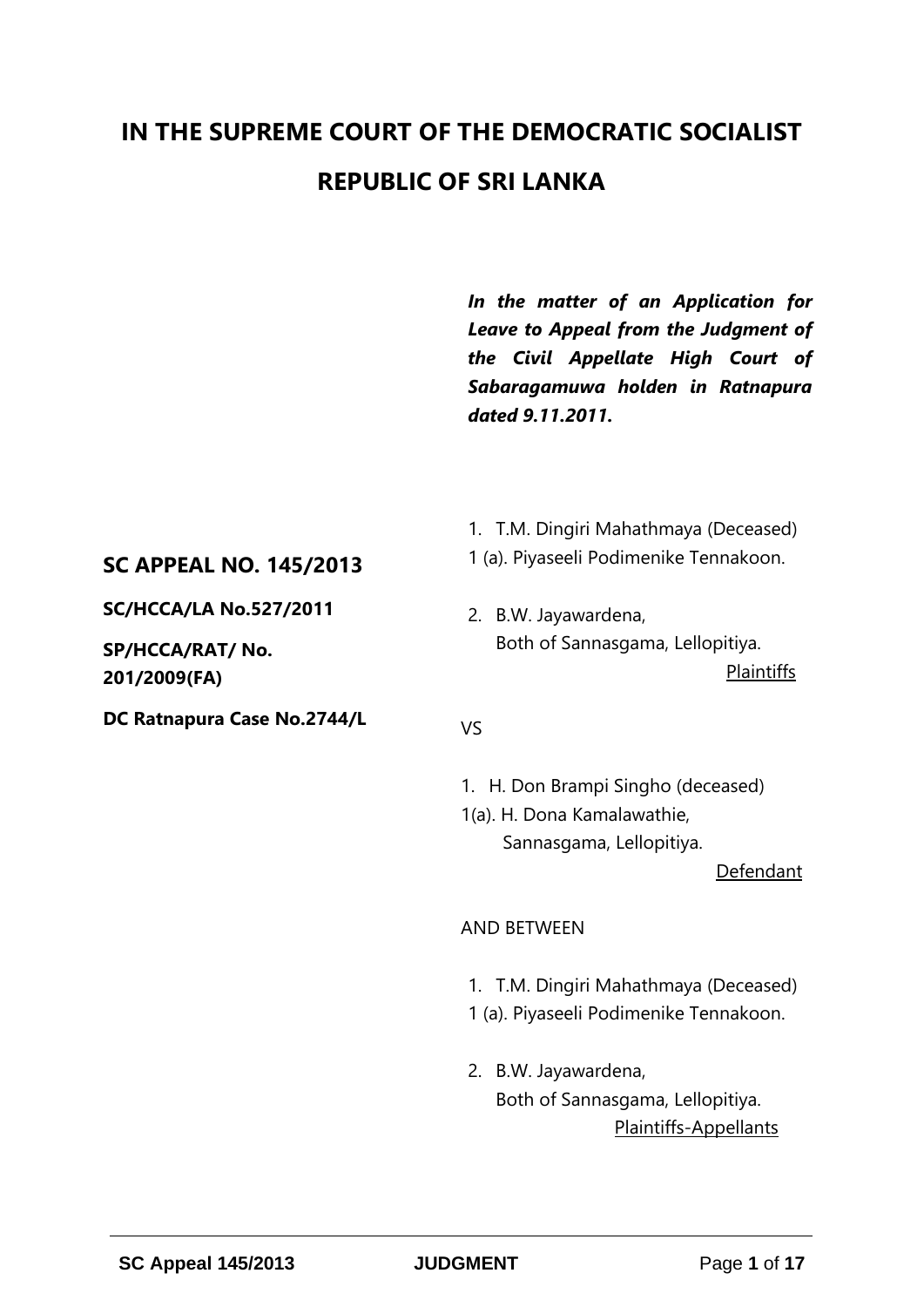- 2. H. Don Brampi Singho (deceased)
- 1(a). H. Dona Kamalawathie, Sannasgama, Lellopitiya.
- 1 (a) Substituted Defendant- Respondent

## **AND NOW BETWEEN**

- 1. H. Don Brampi Singho (deceased)
- 1(a). H. Dona Kamalawathie, Sannasgama, Lellopitiya.

1 (a) Substituted Defendant- Respondent-**Appellant** 

## VS

- 1. T.M. Dingiri Mahathmaya (Deceased)
- 1 (a). Piyaseeli Podimenike Tennakoon.
- 2. B.W. Jayawardena, Both of Sannasgama, Lellopitiya. Plaintiffs-Appellants- Respondents

**BEFORE : SISIRA J. DE ABREW, J. MURDU N.B. FERNANDO, PC, J. AND S. THURAIRAJA, PC, J.**

**COUNSEL :** Navin Marapana, PC with Saumya Hettiarachchi for the 1 (a) Substituted Defendant- Respondent- Appellant. Ikram Mohamed, PC with Anuradha Dharmawardena and Vinura Jayawardena for the Plaintiffs-Appellants- Respondents.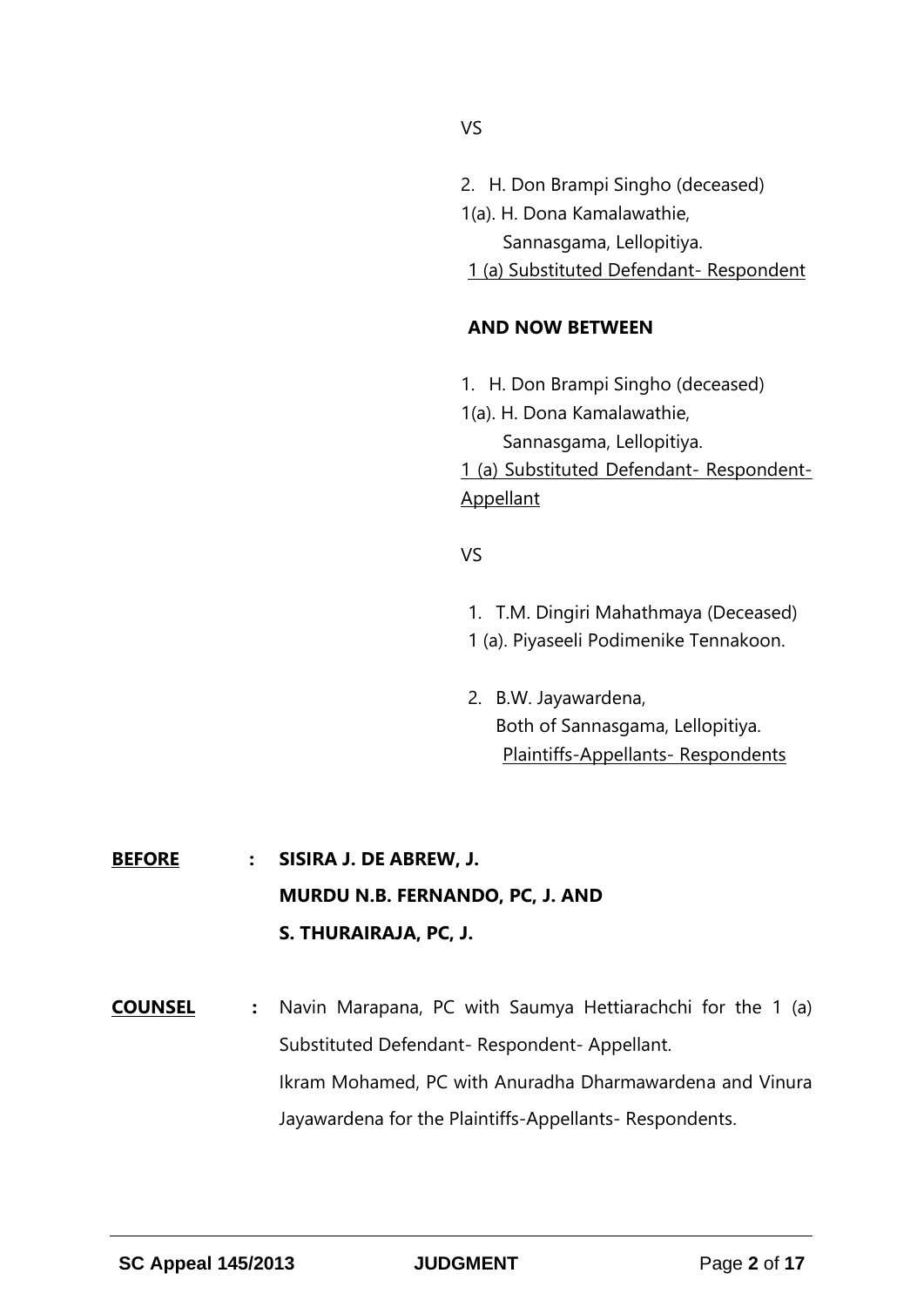**ARGUED ON :** 20th January 2021.

**WRITTEN SUBMISSIONS :** 1 (a) Substituted Defendant- Respondent- Appellant on 12th December 2013. Plaintiffs-Appellants- Respondents on 20<sup>th</sup> May 2014.

**DECIDED ON** : 15<sup>th</sup> March 2021.

## **S. THURAIRAJA, PC, J.**

## **Introduction**

Hettige Don Brampi Singho the Defendant-Respondent-Appellant (hereinafter referred to as the Appellant) preferred an appeal to this Court against the judgment of the Civil Appellate High Court of Rathnapura which issued a Judgment in favour of Tennakoon Mudiyanselage Dingiri Mahathmaya the Plaintiff-Appellant-Respondent (hereinafter referred to as the Respondent) and this court granted leave to appeal on the question of law set out in paragraph 14 (a) of the Petition dated  $5<sup>th</sup>$  December 2011.

The relevant question of law is reproduced for ease of reference

"*14(a) Have the Learned High Court Judges erred in holding that the respondents have identified the subject land?*"

Learned President's Counsel who appeared for the Appellant reiterated that his appeal is solely on non-identification of the corpus. Both learned Counsel made comprehensive submissions and this Judgment has taken into consideration the Petition, Affidavit, Written Submissions and all annexed materials.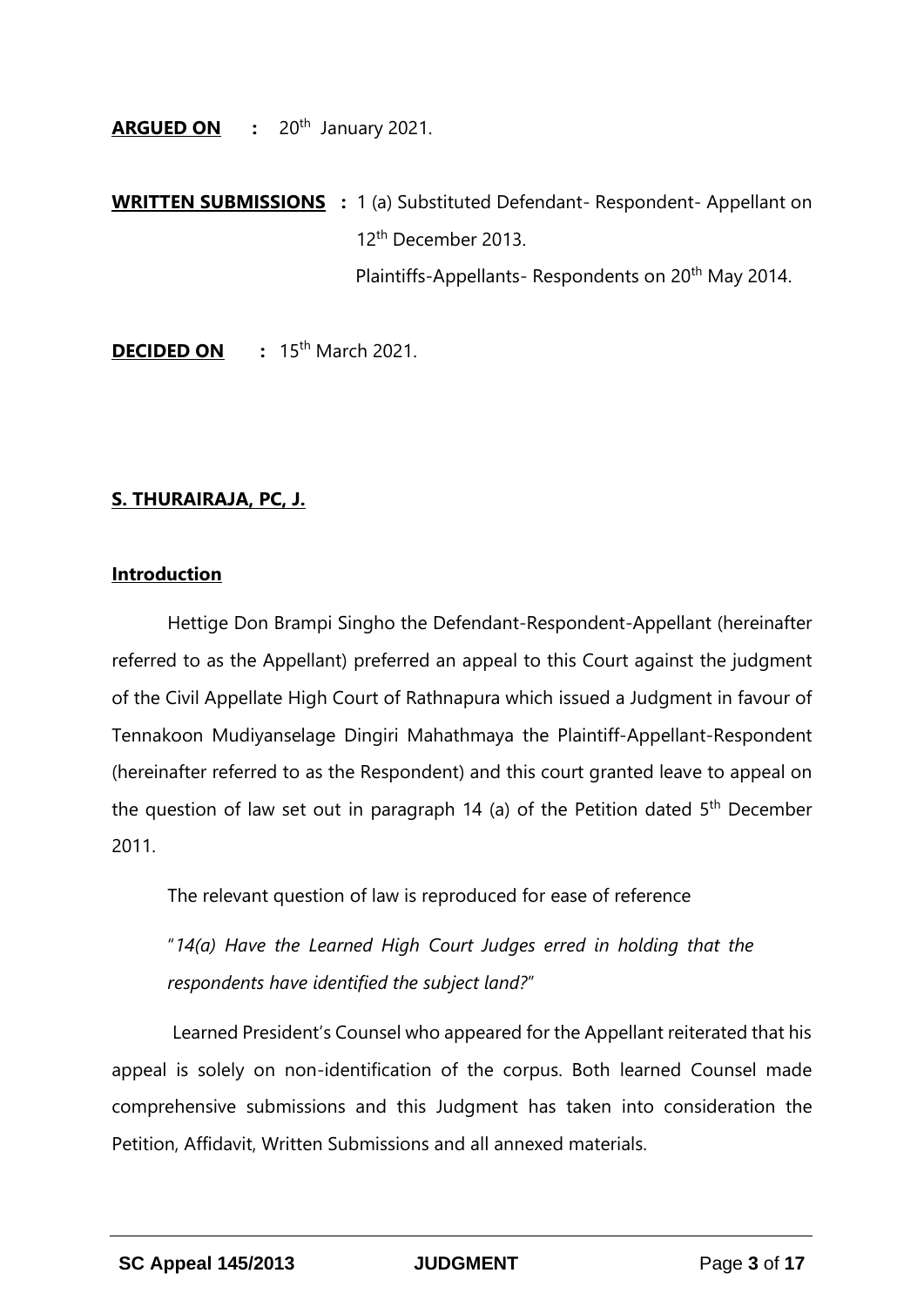It will be prudent to set out the facts of this case and in the process, it will be mandatory to refer to the history (which is available in the brief) of this litigation.

## **Brief Facts**

The deceased Respondent, Tennakone Mudiyansalage Dingiri Mahathmaya of Sannasgama filed a plaint at the Court of Request of Ratnapura under the case number C.R No. Class RET/20 No. 20256 to eject the deceased Appellant, Hettige Don Brampi Singho and Dhanapala Arachchilage Carolis Appu. The case was settled and the terms of settlement were duly filed on the 21<sup>st</sup> December 1927. The terms of settlement were as follows:

- 1. Plaintiff be declared entitled to the land called "Medawatta" and the partly *tiled and thatched house standing there all.*
- *2. The defendants to remain in the said house paying an annual rent of Rs. 3 to the plaintiff for a period of 50 years.*
- *3. Parties to bear their own costs.*

Following this on the 10<sup>th</sup> February 1928 the Commissioner of Request entered the Decree.

Further, a lease agreement was entered on the  $30<sup>th</sup>$  November 1927 between Tennakone Mudiyansalage Dingiri Mahathmaya (Deceased Respondent) and Hettige Don Brampi Singho (Deceased Appellant) for a lease amount of Rs. 150/= covering a period of 50 years. A Deed of Lease No. 12525 (hereinafter referred to as "*Deed of*  Lease No. 12525") dated 30<sup>th</sup> November 1927 attested by D.P.S. Rajapakse was signed by all parties and duly registered to effect this understanding.

Since Hettige Don Brampi Singho (Deceased Appellant) did not vacate the said land and premises upon the expiration of the Deed of Lease No. 12525 in or around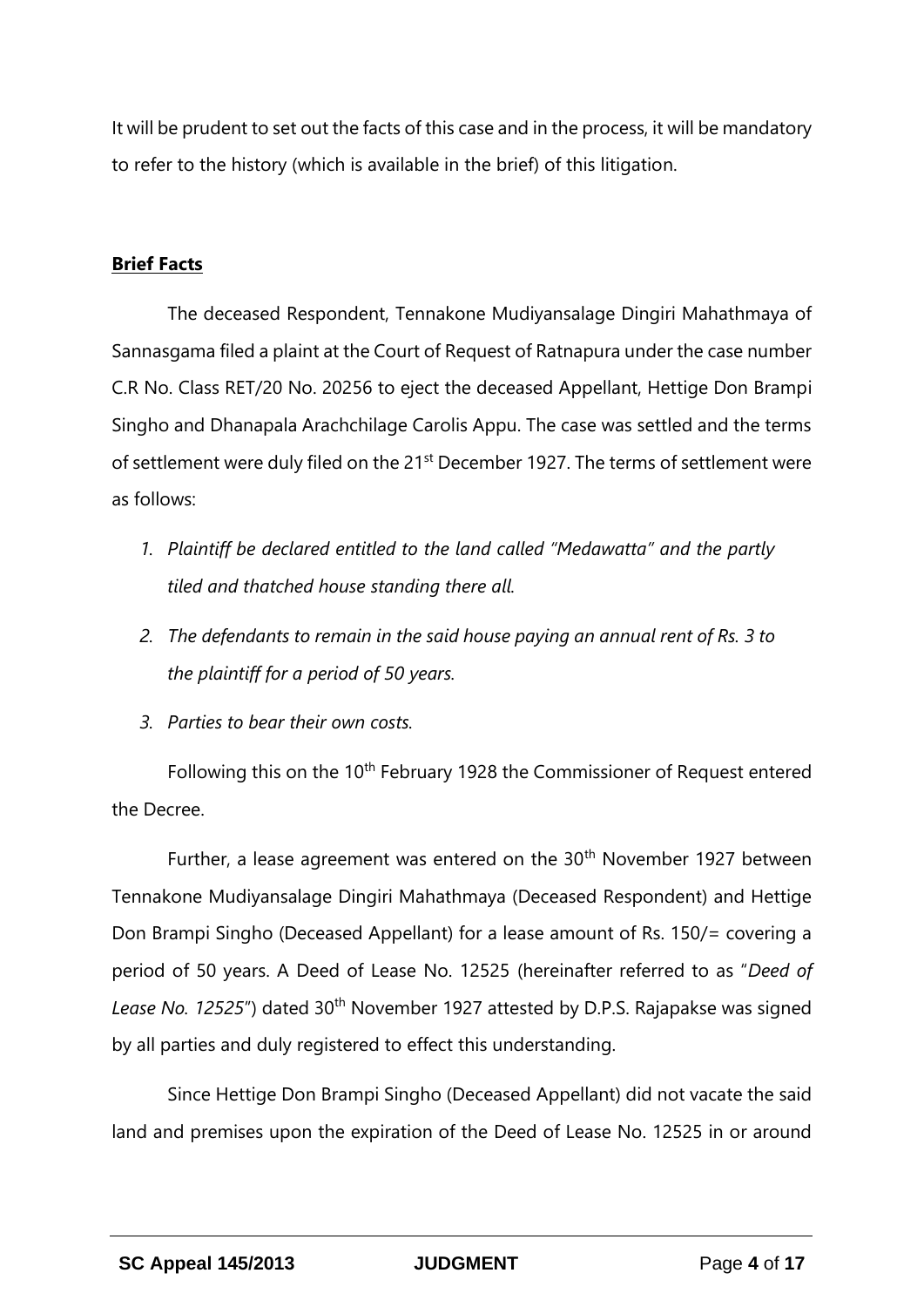30<sup>th</sup> November 1977, the deceased Respondent filed this present action to evict him from the said property at the District Court of Ratnapura on the 8th March 1978.

Tennakone Mudiyansalage Dingiri Mahathmaya who was the original 1<sup>st</sup> Plaintiff-Appellant-Respondent died during the pendency of the action and was substituted by Piyaseeli Podimenike Tennakoon who is the Substituted Plaintiff-Appellant-Respondent. Further Hettige Don Brampi Singho who was the original Defendant-Respondent-Appellant died during the pendency of the action and was substituted by H. Dona Kamalawathie who is the Substituted Defendant-Respondent-Appellant. It is also noteworthy that the Plaint was amended on the  $12<sup>th</sup>$  May 1994. The Appellant filed their answer on the 13<sup>th</sup> February 1980. The Learned District Court Judge dismissed the plaint on the basis that the land is not properly identified.

The Respondents appealed against the said Order to the Civil Appellate High Court. The Learned Judges decided that the District Judge has misunderstood the nature of the case and therefore had misdirected himself in dismissing the case for non-identification of the property. The Civil Appellate Judges entered a judgment in favour of the Respondent.

The Appellant has invoked the jurisdiction of this court by way of a Petition dated 5<sup>th</sup> December 2011 and this Court has granted leave to appeal on the abovementioned question of law. Since both Counsels made submissions on both judgments, I have carefully perused the same.

#### **Identity of the Corpus**

In **Mary Beatrice et al. v Seneviratne (1997) 1 SLR 197** Senanayake J took the opportunity to quote the following passage from Maasdorp, Institutes of Cape Law 4th Edition Volume 3 page 248;

*"A lessee as already stated is not entitled to dispute his landlord's title and consequently he cannot refuse to give up possession of the property at the*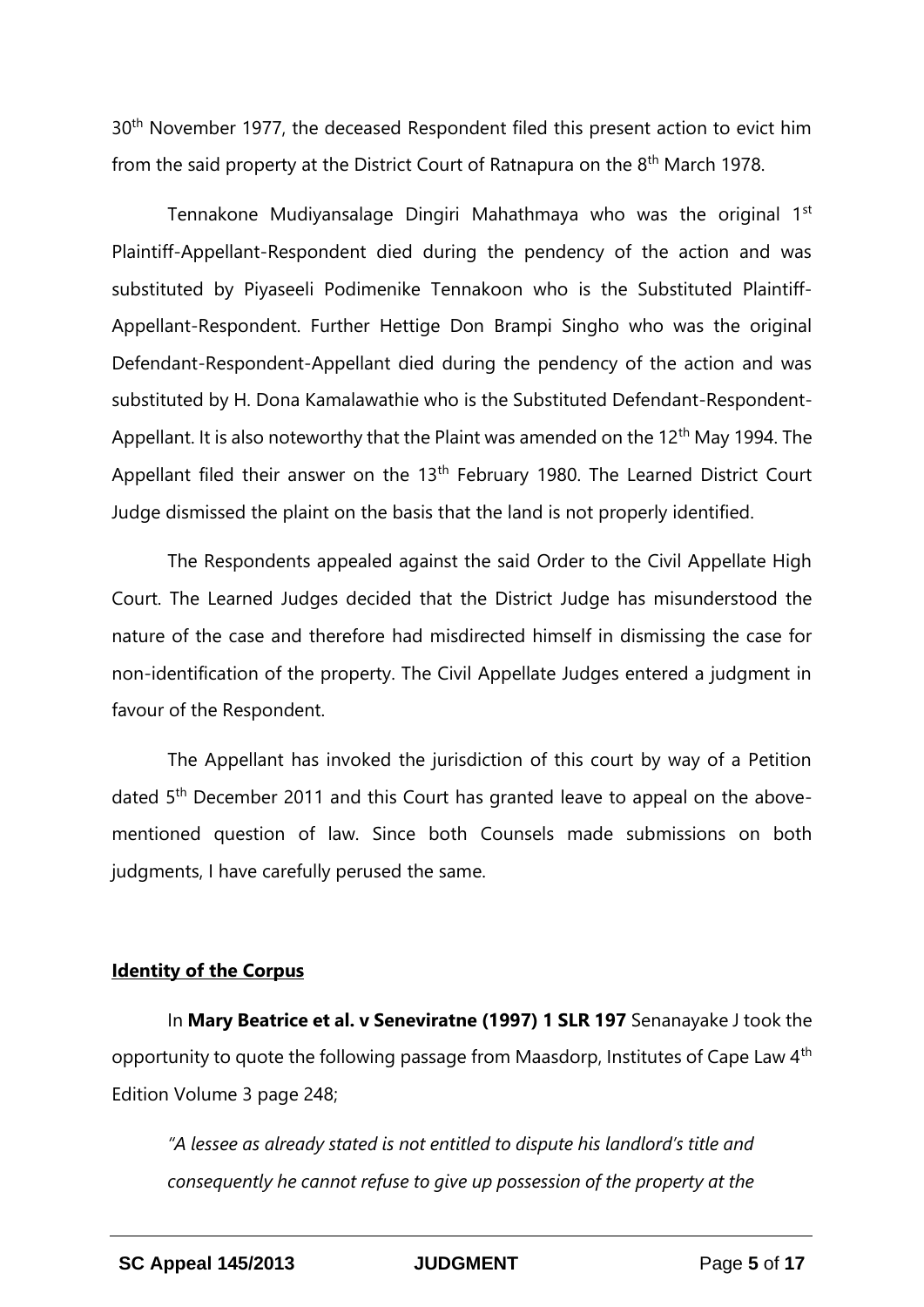*termination of his lease on the ground that he is himself the rightful owner of the said property. His duty in such a case is first to restore the property to the lessor and then litigate with him as to the ownership."* 

The above passage was accepted by the Supreme Court in the case of **Bandara v Piyasena 77 NLR 102**.

Taking into consideration the above passage and the judgments in **Bandara v Piyasena (supra)** and **Mary Beatrice (supra)** it could be seen that this is an action in relation to the fulfilment or non-fulfilment of contractual obligations arsing between a lessor and lessee. Therefore, this is an action filed against a tenant holding over. Hence a distinction can be made between a *rei vindicatio action* and an action *against a tenant holding over*. [Vide **Pathirana v Jayasundera 58 NLR 169 @ 173**]

As per the sole question of law raised, it is pertinent to peruse the judgments of the District Court and the Civil Appellate High Court. I find the observations made by the Judges of the Civil Appellate Court acceptable as the learned District Judge had misidentified this case as a case of *actio rei vindicatio*. It could also be seen that the learned District Judge had relied on the case of **Peeris et al v Savunhamy 54 NLR 207** in arriving at his decision. Due to the importance placed by the District Court judge on the case of **Peeris v Savunhamy**, it is essential that I take into consideration the dictum of that judgement and its applicability to the present case.

The case of **Peeris v Savunhamy** dealt with two issues in its appeal. Firstly, it dealt with the burden of proof upon the plaintiff to prove that he has a dominium and secondly, the court dealt with the issue of whether the court could reverse the findings of a trial judge if it was demonstrated that he had misjudged the facts. In that case the plaintiff sought to vindicate title to an undivided share of a land. However, the plaintiff had no title deeds for her share and based her entire claim on prescriptive possession. The court held that in an action for declaration of title to land, where the defendant is in possession of the land in dispute, the burden is on the plaintiff to prove that he has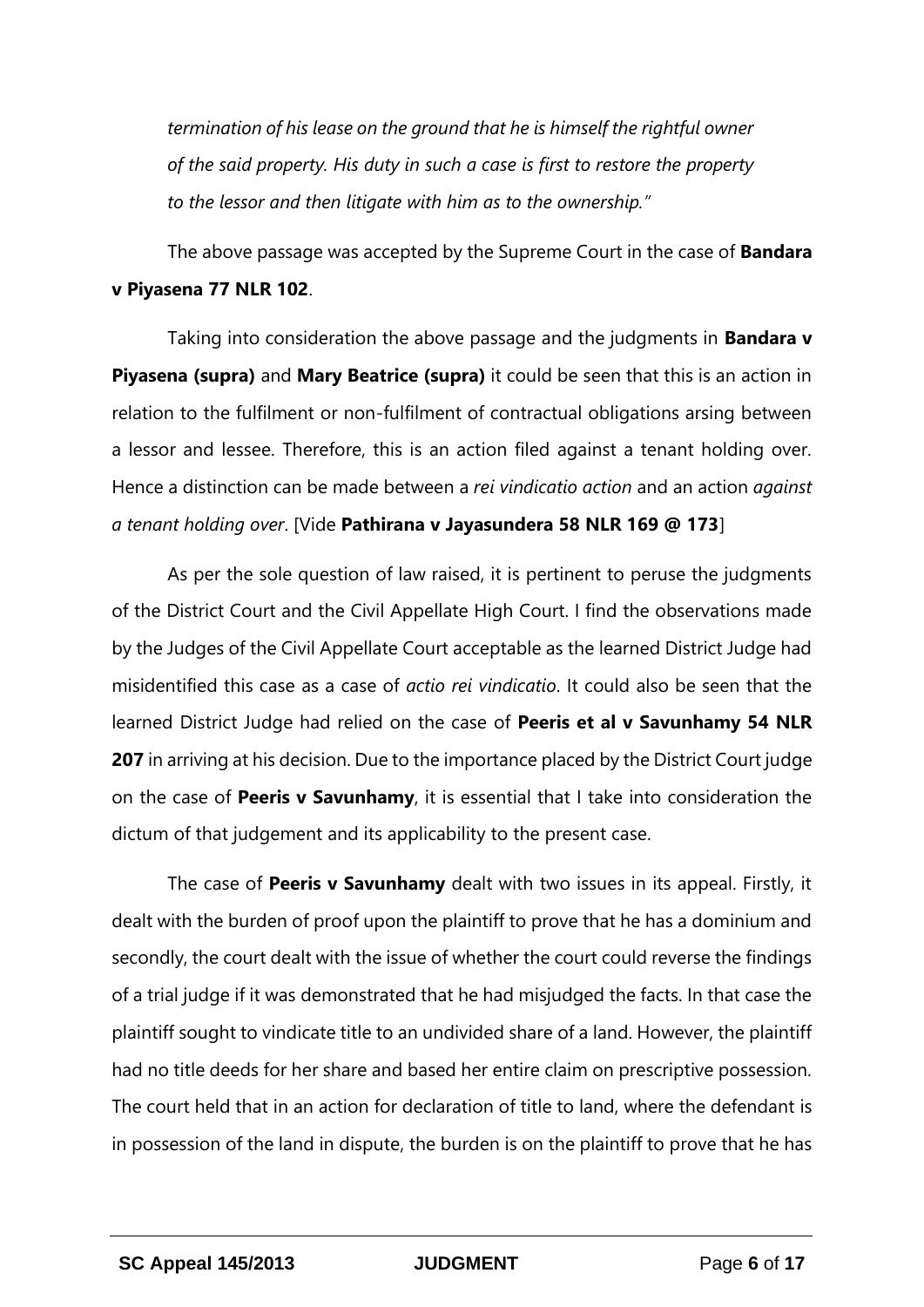dominium and further the courts went on to state that a finding of fact may be reversed on appeal if the trial Judge has demonstrably misjudged the position.

In my view this case is not relevant to the facts in issue, as in the present case the establishment of the dominium is not the issue but the identity of the corpus. It is appropriate to take into consideration the observation made by Lord Halsbury in the case **Queen v Leathern (H.L.) 1901 at 495** with regard to the application of case laws;

*"…that every judgment must be read as applicable to the particular facts proved or assumed to be proved since the generality of the expressions which may be found they are not intended to the expositions of the whole law but governed and qualified by the particular facts of the case in which such expressions are to be found. The other is that a case is only an authority for what it actually decides. I entirely deny that it can be quoted for a proposition that may seem to follow logically from it. Such a mode of reasoning assumes that the law is necessarily a logical code, whereas every lawyer must acknowledge that the law is not always, logical at all."*

Following the decision in **Peeris v Savunhamy** many cases elaborated the position with regard to the establishment of the identity of the corpus. In the case of **Seyed Mohamed et al. v Perera 58 NLR 246**, Sinnetamby J in not following the decision in the case of **Peeris v Savunhamy** was of the view that to identify the premises in dispute in an action for declaration of title to immovable property, the Court may take into consideration statements of boundaries in title deeds of adjoining lands belonging to persons who are strangers to the action and who have not been called to give evidence. The evidence of such title deeds may become inadmissible only if objection to their production is taken in the court of first instance; they cannot be objected to for the first time in appeal.

The Supreme Court in **Ratnayake et al. v Kumarihamy et al. (2005) 1 SLR 303**, in deciding whether the trial court had correctly identified the extent of the corpus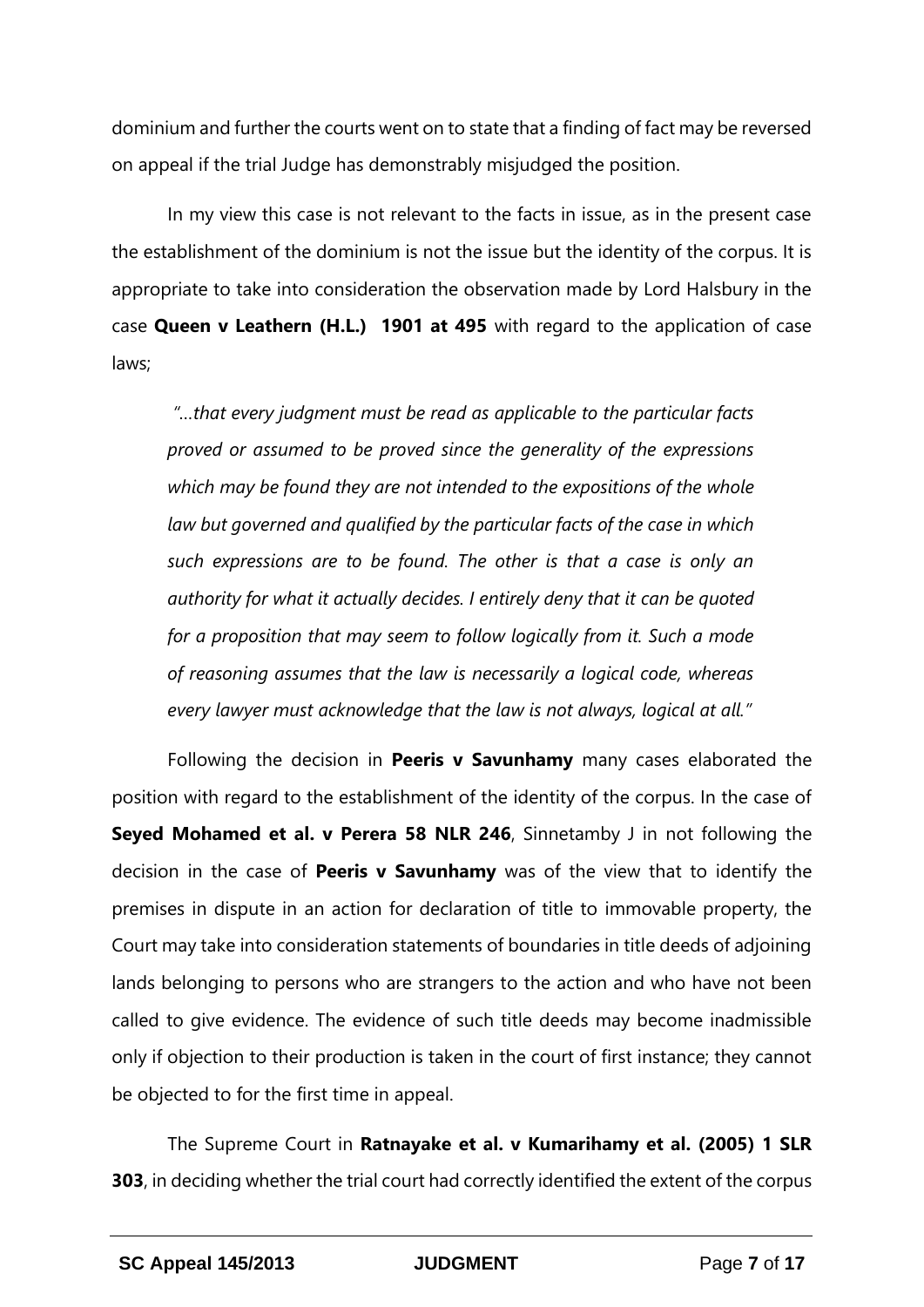was of the opinion that both oral and documentary evidence could be considered to identify a corpus on a balance of probability.

This shows that the established law or procedure in identifying the extent of a corpus in a dispute takes into consideration statement of boundaries in title deeds of not only the land in dispute but the adjoining lands even though they are strangers to the action and both oral and documentary evidence is considered on a balance of probabilities. As found in any *rei vindicatio* action, the burden of proof in an action against a tenant holding over is on the plaintiff and they need to prove such an onus on a balance of probability. [Vide **Loku Menike et al. v Gunasekare (1997) 2 SLR 281**]

Now I consider the judgment of the High Court, where the learned judges had identified the issues, briefly set out their reasons and had come to their conclusions stating that the said corpus is adequately identified.

In order to identify the corpus "Medawatte" we need to trace the point at which both parties agree to the extent and identity of the corpus. This could be seen with regard to the settlement agreement entered into at the Court of Requests of Ratnapura on the 21<sup>st</sup> December 1927. Accordingly, the Commissioner of Request entered the Decree on the 10<sup>th</sup> February 1928.

It is pertinent to reproduce the relevant portion of the decree where the corpus is identified and explained.

#### *Decree*

*"This action coming on for final disposal before W. Samsons esqur Commissioner of Requests, Ratnapura on the 10th Day of February 1928, in the presence of Messrs Attygala, Muttettuwegama, on the part of the Plaintiff, and of Messrs Wijetilaka and Peeris, on the part of the Defendants, it is ordered and decreed, that the Plaintiff be and the same is hereby declared entitled to the land called Medawatta*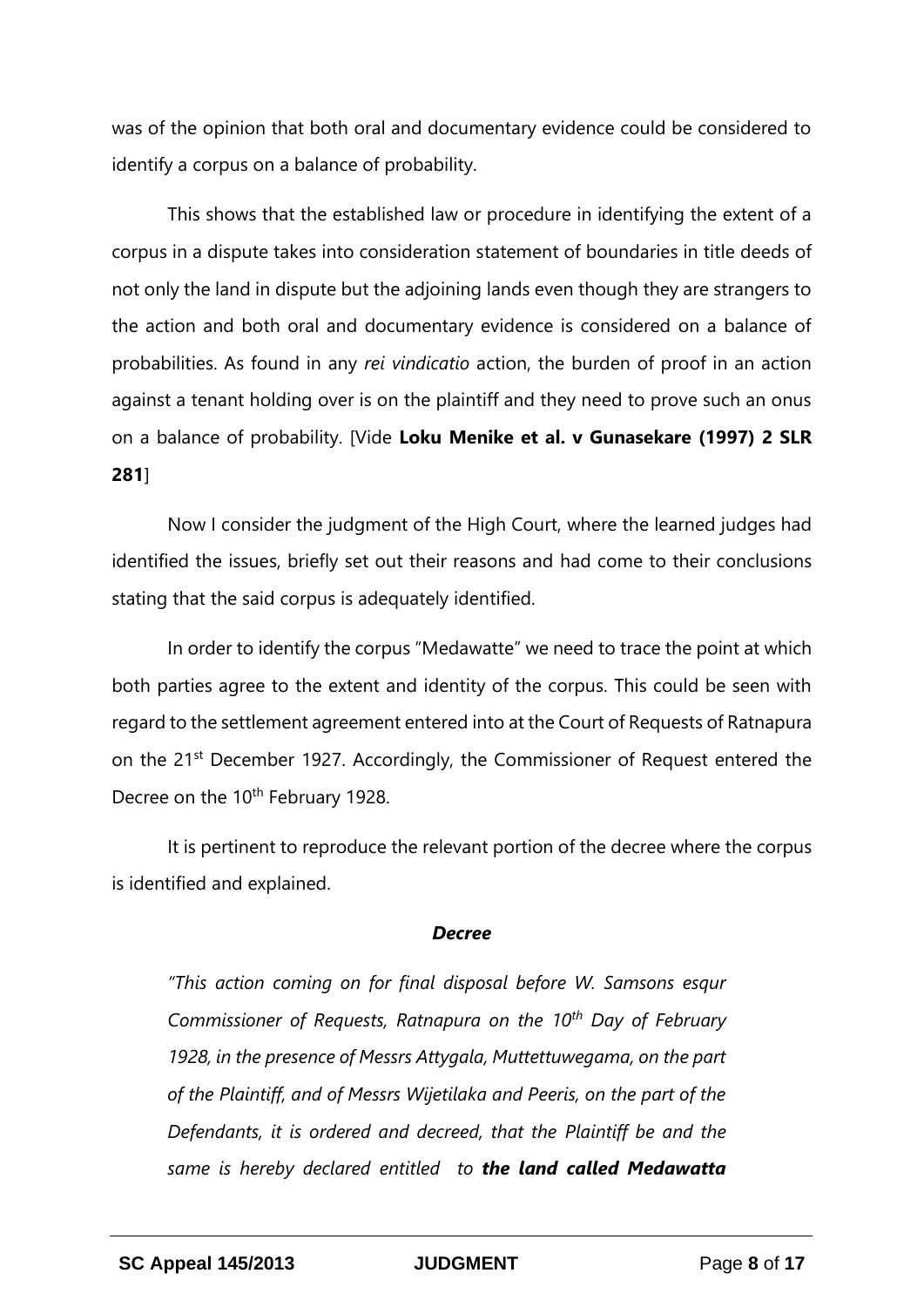*situate at Sannasgama bounded on the North by Digarolleidama, East by Palegampolagewatta, South by High Road and West by Landewatta, containing in extent, 3 Seru Kurakkan sowing and the part by titled and thatched house thereon."* 

(Emphasis added)

It is also important to take into consideration the description of the corpus provided in the Deed of Lease No. 12525 for clarity as all parties have signed that agreement thereby agreeing on the identity of the corpus.

"ඉහත කී බදු දීමනාකාර යාට අයිතිව තිබූ සබරගමු පළාතේ රේනපුර දිස්ත්රික්කුතේ නවදුන් තකෝරතේ උඩපේුතේ **සන්නස්ගම තිබෙන මැදවත්තට මායිම් උතුරට දිග බරාබෙල් ඉඩමද නැබගනහිරට කබරෝලිස් අප්පුබේ වත්තද දකුණට මහපාරද ෙස්නා ඉරට ෙන්බද වත්තද බමහි තුළ කුරක්කන් බස්රු තුනක පමණ වපසරිය ඇති ඉඩම** ුළ තමහි බදු ගැණුම්කාරයා විසින් ගොඩ නඟා පදින්චිව සිටින දැනට උළු සහ වල් සෙවිලි ගෙය පිළිබඳ බිම් බද්දද…"

(Emphasis added)

English translation of the description mentioned above:

The said Lessor owned an allotment of Land with the land lease called **Medawaththa** together with the tile and weed roofed house built by the lessee standing thereon situated at the village of Sannasgama in the Uda Pattu of Nawadun Korale in the District of Rathnapura Sabaragamuwa Province and is bounded on the **NORTH by Digarolel Land on the EAST by Land claimed by Karolis Appu on the SOUTH by Main Road and on the WEST by Landewaththa containing in extent of three (3) Seru of Kurakkan…**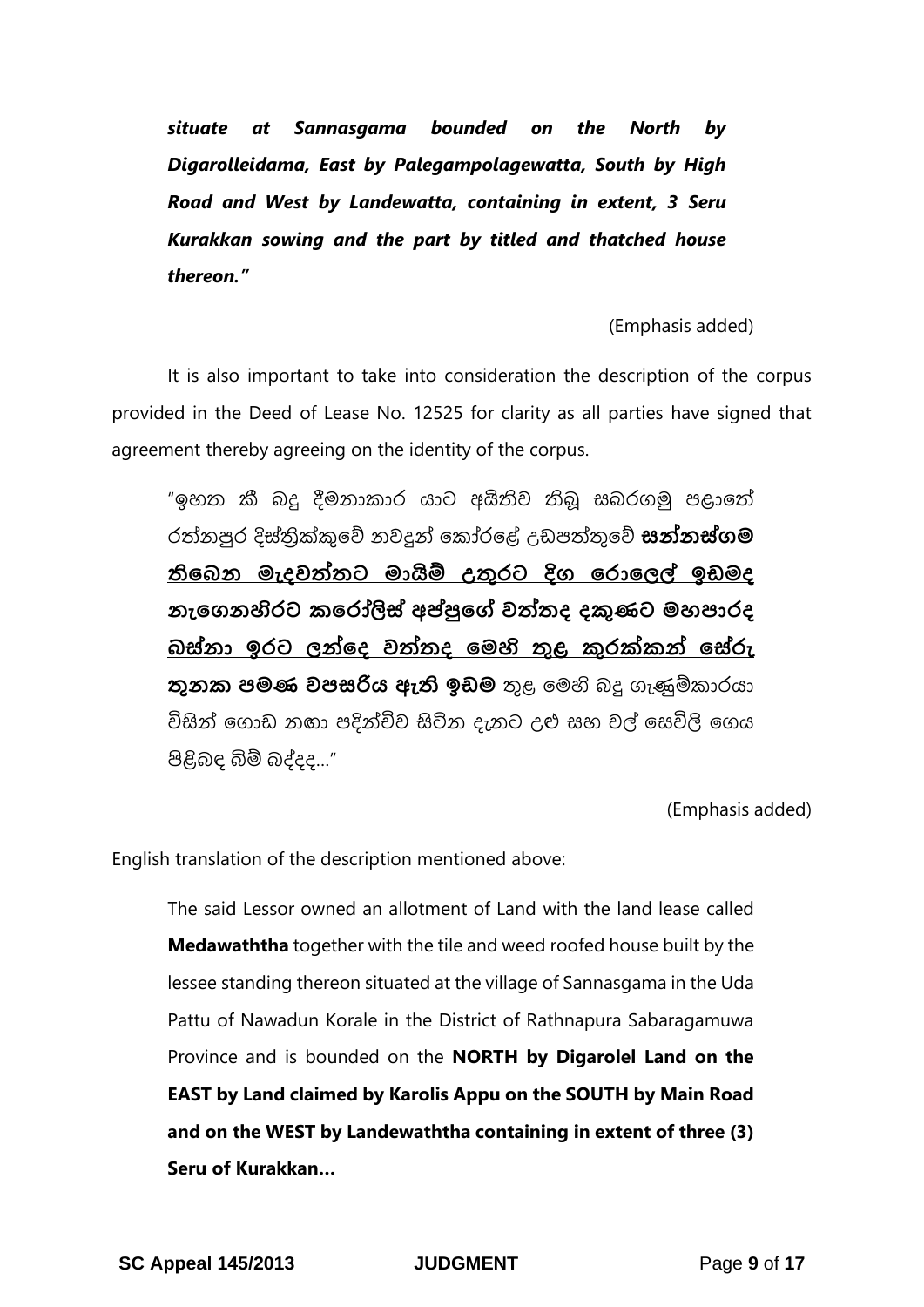This brings us to the present action filed in 1978 by the Respondent to evict the Appellant upon the expiration of the Deed of Lease No. 12525 on the 30<sup>th</sup> November 1977. The schedule in the original plaint filed in 1978 described the property as follow:

"සබරගමු පළාතේ රත්නපුර දිසාවේ නවදුන් කෝරළේ උඩපත්තුවේ සන්නස්ත්රගම **තිබෙන මැදවත්තට මායිම්: උතුරට දිගබරාල්බල් ඉඩමද, නැබගනහිරට කබරෝලිස් අප්පුබේ වත්තද, දකුණට මහපාරද, හා ෙස්නාහිරට ෙන්බද වත්තද යන බමකී මායිම් තුළ කුරක්කන් බස්රු තුනක් පමණ වපසරිය ඇති ඉඩම** හා එහි තල පිහිටි ගොඩනැගිල්ලුත් සමග."

(Emphasis added)

English Translation of the above schedule in the original plaint filed in 1978:

"Allotment of Land called **Medawaththa** together with the building and everything standing thereon situated at the village of Sannasgama in the Uda Pattu of Nawadun Korale in the District of Rathnapura Sabaragamuwa Province and is bounded on the **NORTH by Digarolle Land on the EAST by Land claimed by Karolis Appu on the SOUTH by Main Road and on the WEST by Landewaththa containing in extent of three (3) Seru of Kurakkan…"**

(Emphasis added)

According to the amended plaint dated  $12<sup>th</sup>$  May 1994 the schedule described the property as follows.

"සබරගමු පළාතේ රත්නපුර දිසාවේ නවදුන් කෝරළේ උඩ පත්තුවේ සන්නස්ගම තිබෙන මැදවත්ත නැමති ඉඩමට මායිම්: උතුරට දිගරොල්ලේ ඉඩමද, නැගෙනහිරට කරෝලිස් අප්පුගේ වත්තද,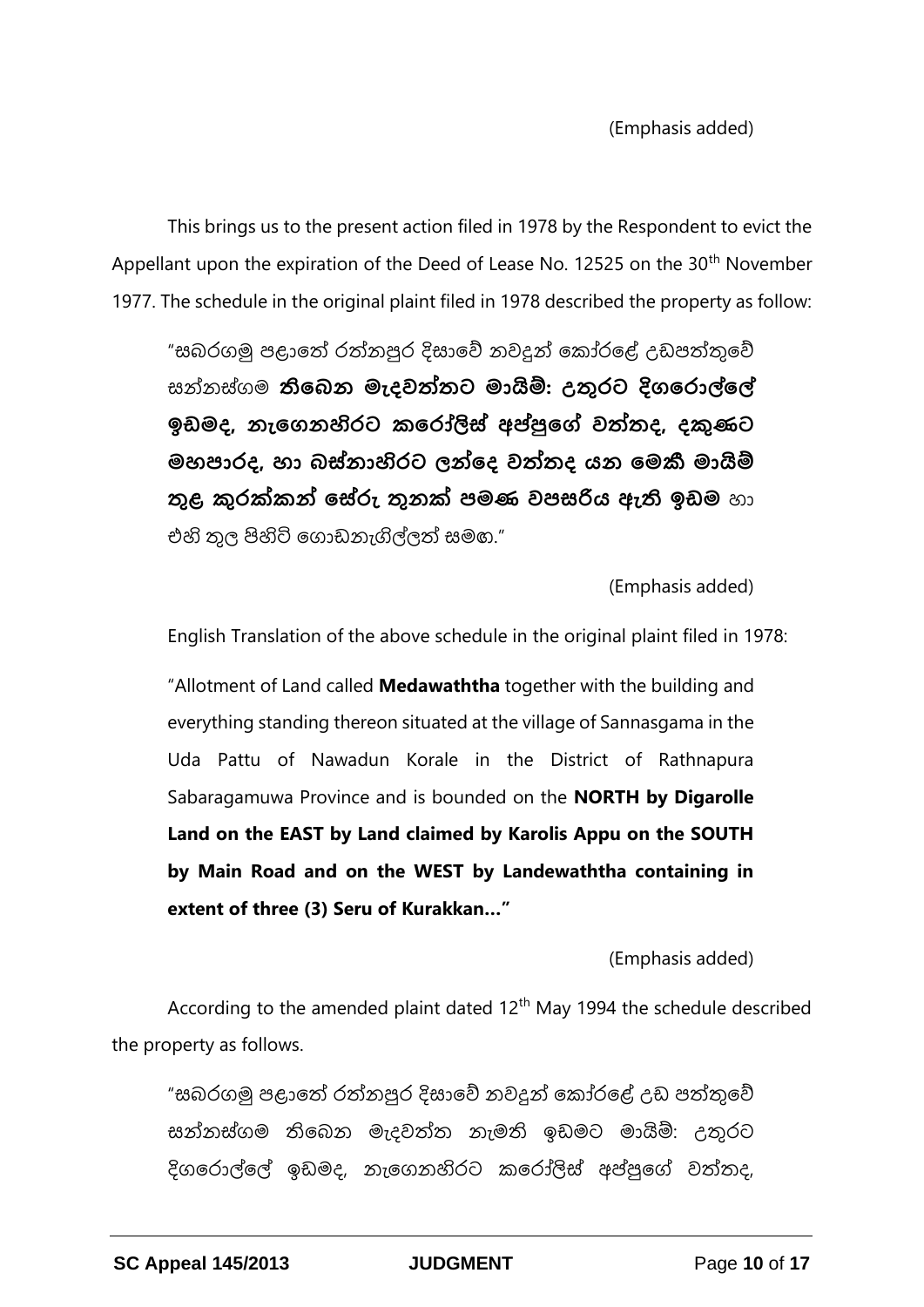දකුණට මහ පාරද, හා බස්තාහිරට ලන්දෙ වත්තද යන මෙකී මායිම් තුළ කරක්කන් සේරු තුන (3) ක් පමණ වපසරිය ඇති ඉඩම හා එහි ුල පිහිටි තගාඩනැගිල්ලේ සමඟ තේ.

දැනට මෙම දේපල අවසර අත් මිනින්දෝරු එම්. එස්. දියගම මහතා විසින් මැනසාදන ලද ඇක 1004 සහ 12/07/1983 දිනැති සැලැස්මේ දක්වා ඇති <u>උතුරට</u> - දිගරොල්ල සහ පහල ලියැද්ද ද, <u>නැගෙනහිරට</u>-ආටිගලගේ වත්ත ද, <u>දකුණට</u>- කරෝලිස් අප්පුගේ වත්ත ද, පාලුගම්පල ගම ද, <u>බස්තාහිරට</u>- රත්නපුර සිට පැල්මඩුල්ල දක්වා ඇති මහා මාර්ගයද, ලන්දෙ වත්තද යන මෙකී මායිම් තුළ අක්කර එකයි රූඩ් දෙකයි පර්චස් දහ තුන (අක්.1 රු.2 පර්.13) (හෙක්ටයාර් 0.6399) ක් විශාල ඉඩම සහ එය තුල පිහිටි ගොඩනැගිල්ල ද වේ."

English Translation of the above schedule in the amended plaint filed in 1994:

Allotment of Land called Medawaththa together with the buildings and everything standing thereon situated at the village of Sannasgama in the Uda Pattu of Nawadun Korale in the District of Rathnapura Sabaragamuwa Province and is bounded on the **NORTH** by Digarolle Land on the **EAST** by Land claimed by Karolis Appu on the **SOUTH** by Main Road and on the **WEST** by Landewaththa containing in extent of three (3) Seru of Kurakkan.

Presently, said land is depicted in Plan No. 1004 dated 12/07/1983 made by M.S. Diyagama Licensed Surveyor together with the buildings standing thereon and is bounded on the **NORTH** by Digarolla and Pahala Liyedda on the **EAST** by Land claimed by Attygalle on the **SOUTH** by Land claimed by Karolis Appu and Palugampala Village and on the **WEST** by Rathnapura- Pelmadulla Main Road and Landewaththa containing in extent of **One Acre Two Roods Thirteen Perches (A1- R2-P13) (0.6399 Hectares)**.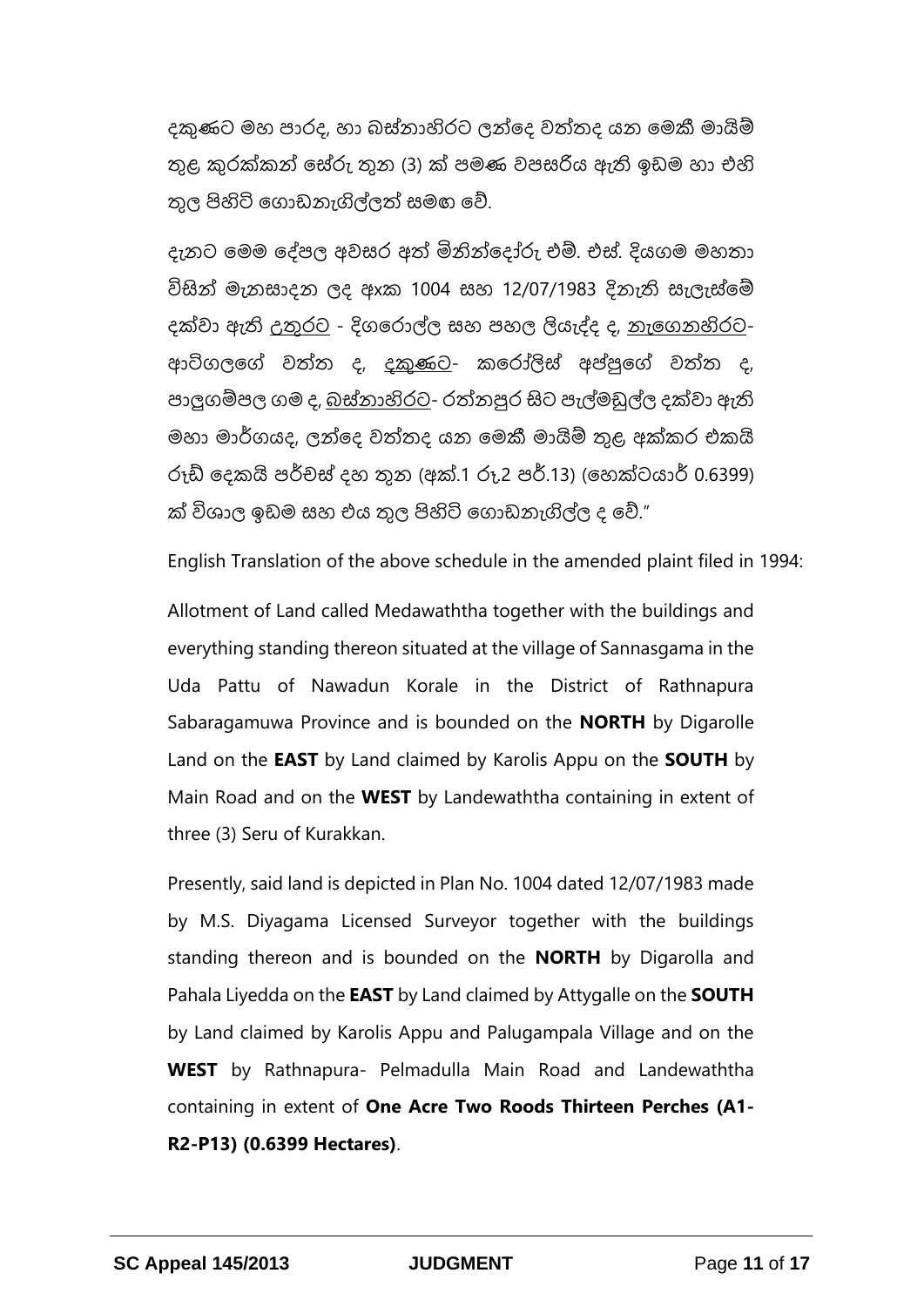The appellant filed his answer dated  $13<sup>th</sup>$  February 1980 and described the property as follows:

"සබරගමු පළාතේ රත්නපුර දිසාවේ නවදුන් කෝරළේ උඩ පත්තුවේ සන්නස්ත්රගම පිහිටි උුරට පහල ලියැද්ද, සහ පිටුබුර ද, නැතගනහිරට තහන්ික්ක අප්පපුතේ ඉඩම සහ පාලුගම්පල තදනිය ද, දකුණට මහ පාර සහ බස්තාහිරට ලන්දෙ වත්තද, මායිම් වූ කුරක්කන් සේරු 10 ක් පමණ වපසරිය වූ මැදවත්ත, ආටිගලවත්ත, සහ නවගමුවතේ පහලවේත තනාතහාේ දිගතරාල්ල සහ ඒකාබද්ධ ඉඩම තේ."

English Translation of the above schedule in the Answer filed in 1980:

Allotment of Land called Medawaththa, Attygallewaththa and Nawagamuwage Pahalawaththa alias Digarolla and an amalgamated land together with the buildings and everything standing thereon situated at Sannasgama Village in the Uda Pattu of Nawadun Korale in the District of Rathnapura Sabaragamuwa Province and is bounded on the **NORTH** by Pahala Liyedda and Pitakubura on the **EAST** by Land claimed by Hendrik Appu and Paalugampala Deniya on the **SOUTH** by Main Road and on the **WEST** by Landewaththa containing in extent of Ten (10) Seru of Kurakkan…

In the original answer the appellant took the position that the property is a combined property and Weerasingha Haramanis Da Silva Goonathilaka was entitled to 5/16 shares. Further the said Haramanis da Silva Goonathilaka had sold this property and subsequently he is entitled for undivided 5/192 shares.

It could be seen that from 1927 up until 1978 there has been no different description of the corpus in issue. The description of the corpus is said to have been changed after this case was filed.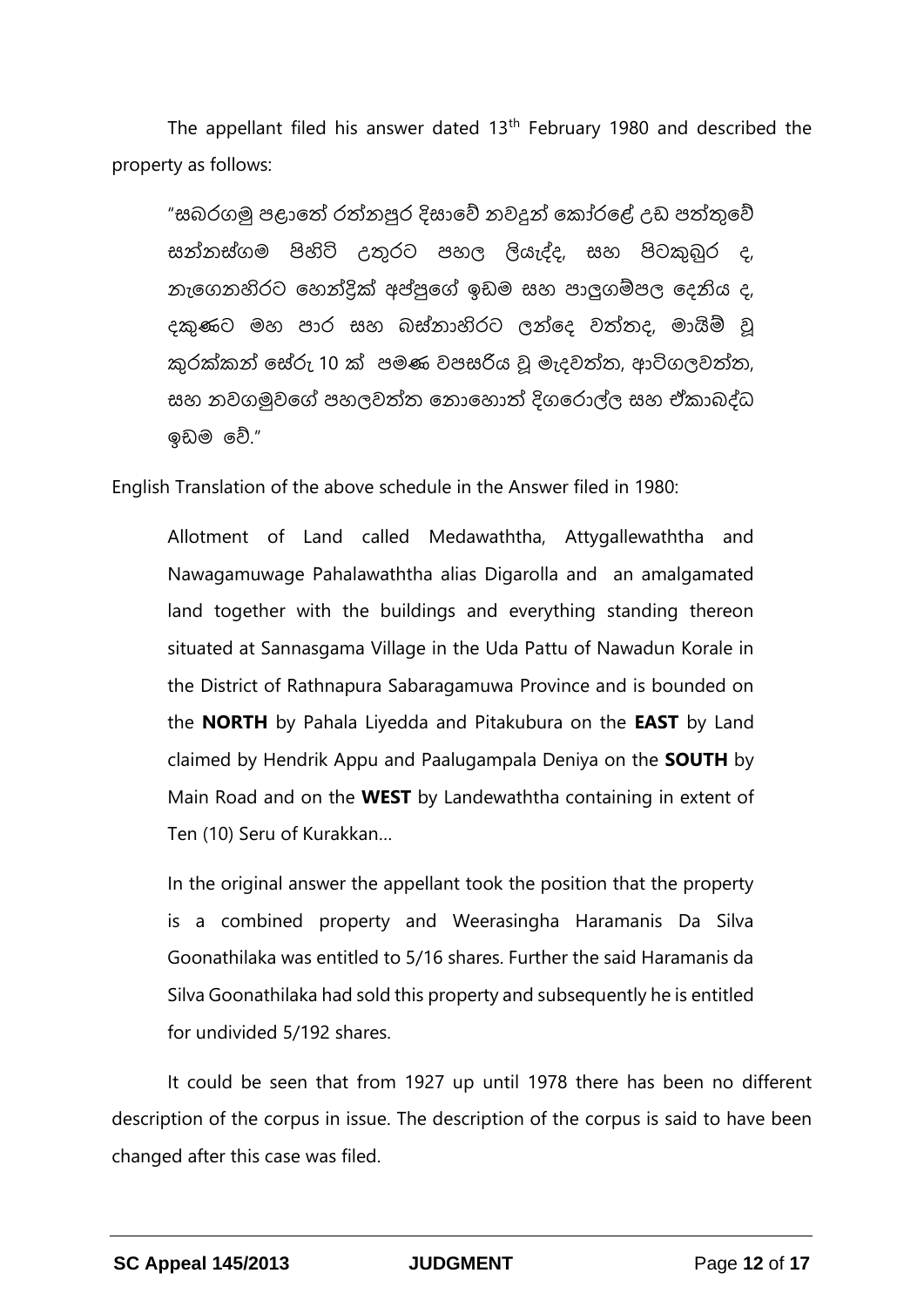It comes to my attention that there is a court proceeding at the District Court of Ratnapura marked by the Appellant uner **V4**. The Appellant had instituted a land & damage case against Dhanapala Arachchillage Joslin Nona and Walliwala Gamage Gunasena. The case number was 8091 and the date of the plaint was  $7<sup>th</sup>$  November 1968. In paragraph 2 of the plaint, it states as follows:

"The person called Tennakone Mudiyansalage Dingiri Mahathmaya the original owner of the land called and known as "Madawatta" situated at Sannasgama within the jurisdiction of this court and more fully described in the schedule hereto."

The schedule referred there is identical to the first case filed in 1927, and the plaint in the present case. It is observed that one Mr. B.L. Abeyratne proctor had appeared for the said Brampi Singho the Deceased Appellant who was a plaintiff in a different case No. 8091 dated  $7<sup>th</sup>$  November 1968 at the District Court of Ratnapura. In the present case the answer and the amended answer states that one Mr. B.L. Abeyratne had appeared for them (appellant). It is also observed that in the Civil Appellate High Court in Ratnapura one Mr. B.L. Abeyratne appeared. This shows that the Appellant themselves acknowledge the fact that the Respondents are the owners of the corpus in dispute and they are in agreement with the identity of the corpus – Medawatte.

The above evidence the fact that the owner is the Respondent and the property in dispute was the property stated in the schedule. Considering all, I find that the findings of the learned High Court Judge is reasonable and supported by evidence as envisaged in the judgment of **Ratnayake v Kumarihamy**. (supra) Therefore, I hold that the corpus is properly identified.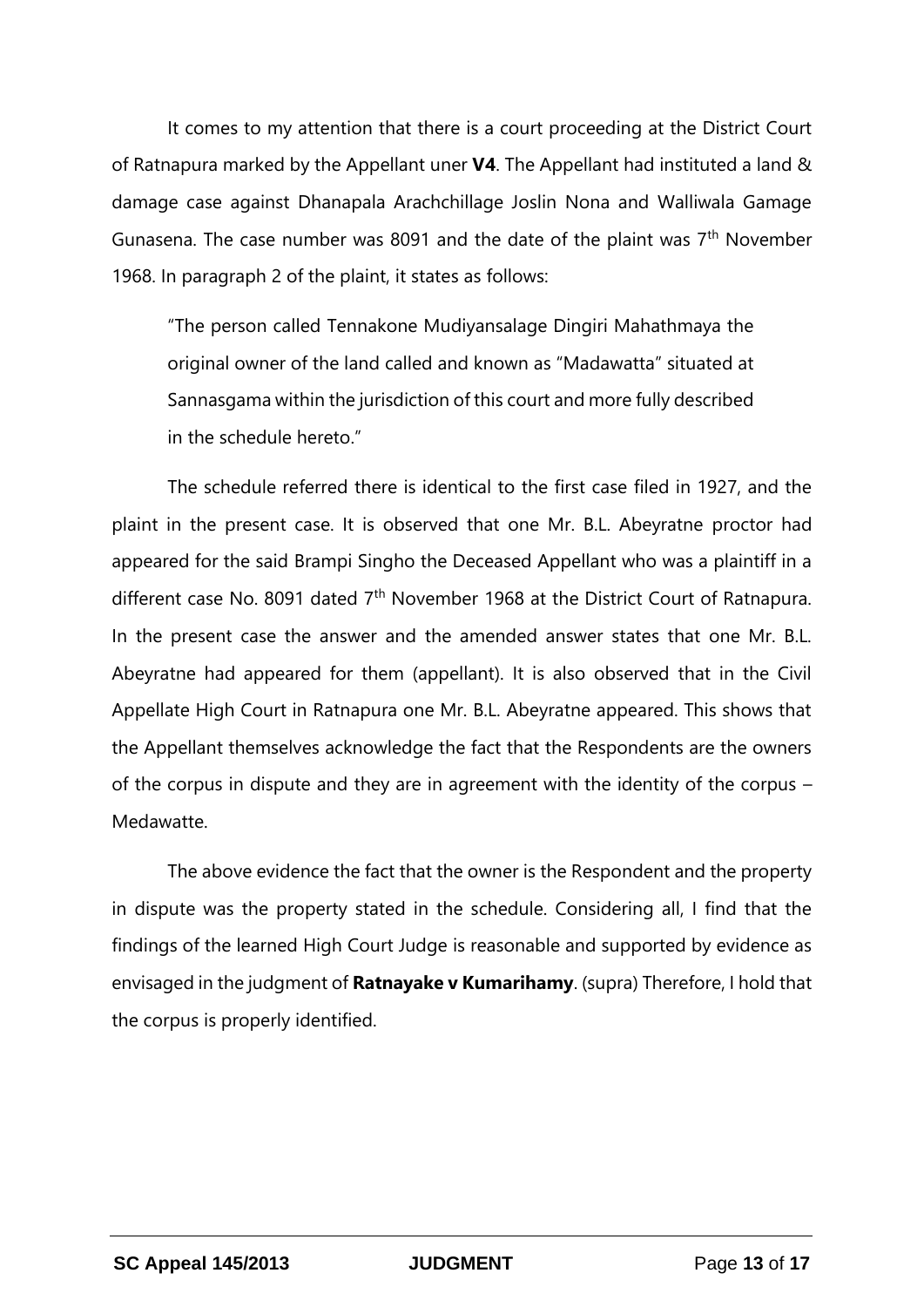#### **Bona Fide Conduct**

In the amended answer filed in the District Court dated 29<sup>th</sup> July 1994, in paragraph 12 the appellant takes up a position that he was forced to sign the said deed of lease No. 12525 (Which was executed on the 30<sup>th</sup> November 1927). This is the first time that the appellant takes up a position that he was forced to sign the said deed.

The circumstances of entering a lease agreement are sufficiently explained at the beginning and it could be seen that from 1927 there has been no complaint made to any relevant authorities of being forced to sign a deed.

Further the Appellant filed a case against Dhanapala Arachchilage Joslin Nona and another at the District Court of Ratnapura under case number 8091, in the plaint at paragraph 3 states as follows;

*"3. The plaintiff built a tiled house on the land and the said Dingirimahatmaya by and upon deed of lease No. 12525 dated 30th November 1927 gave a lease of the said land to the said plaintiff for a period of fifty years form 30th November 1927. "*

(sic)

This shows that such a position was raised by the Appellant to mislead the courts and to get a favourable decision. Such a position taken by the Appellant and later not pursued is disrespectable to the judicial system and it is supported by two Maxims of Equity.

Firstly, we can consider this issue under the maxim of "*he who comes in to equity must come with clean hands.*"

It is an established fact that if a person who approaches the court must come with clean hands and put forward all the material facts otherwise, he shall be guilty of misleading the court and his application or petition may be dismissed at the threshold.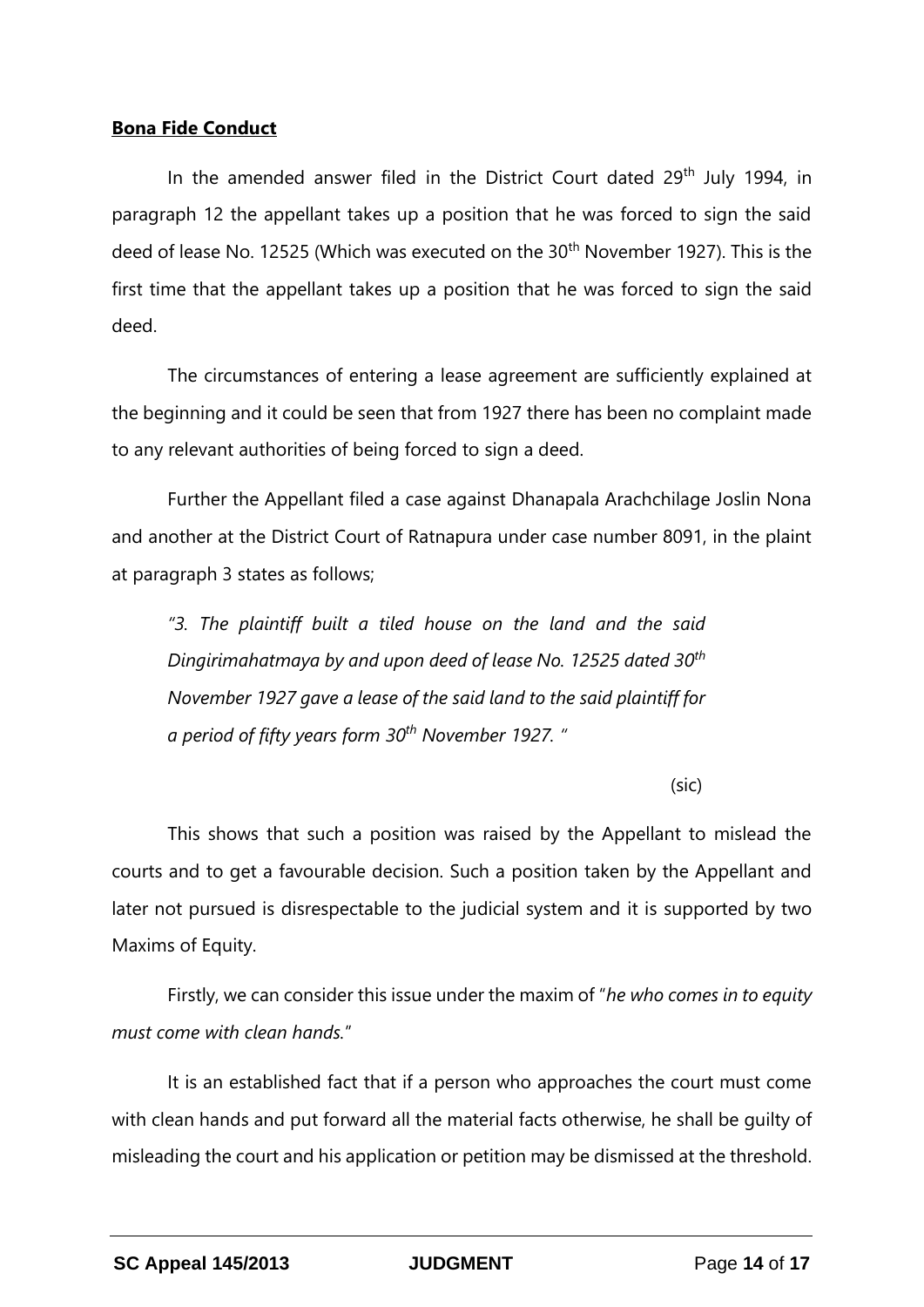If an applicant makes false statement and/or suppresses material facts or attempts to mislead the court, the court may dismiss action on that ground alone.

In **Har Narain v Badri Das [1964] 2 S.C.R. 203**, Gajendragadkar J. speaking for the Court observed:

*"It is of utmost importance that in making material statements and setting forth grounds in applications for special leave, care must be taken not to make any statements which are inaccurate, untrue or misleading."* 

In that case the Court revoked the leave granted because the appellant had made certain inaccurate and misleading statements in his petition for leave to appeal to the Indian Supreme Court.

He who comes into equity must come with clean hands. A court of equity will refuse relief to a plaintiff whose conduct in regard to the subject matter of the litigation has been improper. [Vide **Arunima Baruah v Union of India [2007] 6 SCC 120**]

As discussed earlier it is observed that the appellants had not acted in good faith. Further they tried to mislead the court through their amended answers stating that the said lease was signed by force. This court will not tolerate any person who is misleading the judicial system and it should be seriously noted and dealt with. As such this court is empowered to dismiss this application *in limine* and order cost as way of penalty.

Secondly, we can consider this issue under the maxim of *suppressio veri et suggestio falsi* (suppression of truth and suggestion of falsehood).

This is a fairly new maxim of equity. It has developed to form as a rule of law. *Suppressio veri* and/or *suggestio falsi* means that when with respect to a material fact of the case, either suppression of truth or suggestion of a false statement is proven, then the injured party can seek relief. Both of these are considered to be equally wrong. In this situation it is important to consider the case of **Regina v Lucas (1981) 2 All ER**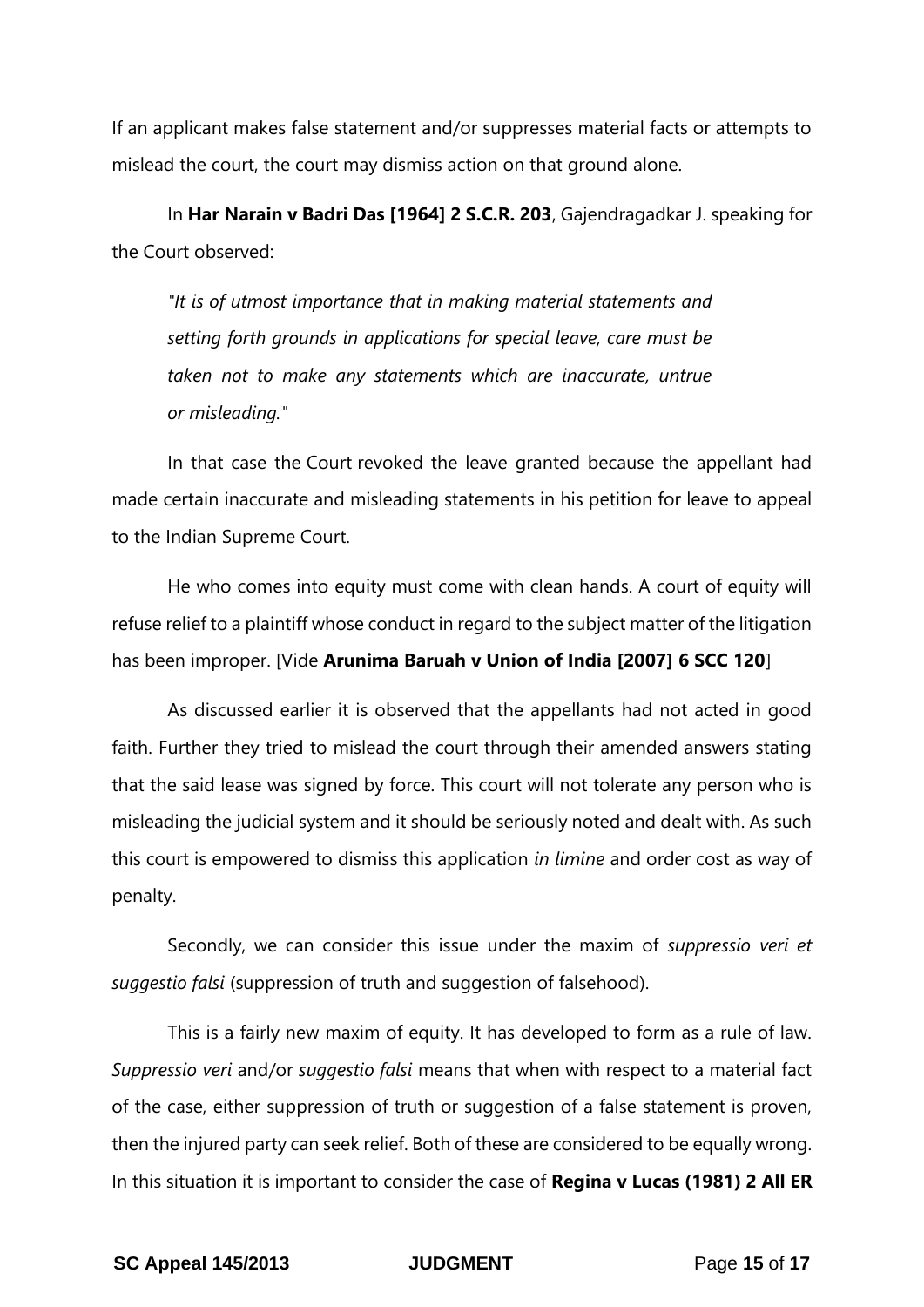**1008** which advances the proposition that a lie, if established, would corroborate the story of the opponents. Following this decision Atukorale, J in **Karunanayake v Karunasiri Perera (1986) 2 Sri L.R 27** (with Sharvananda, C.J and Colin-Thome, J agreeing) expressed the view that principle envisaged in the *Lucas* case applies equally to civil cases as it would to criminal cases.

In this situation it could be seen that the Appellants have suggested a false position thereby falling within the maxim of *suggestio falsi*. The courts in similar jurisdictions such as India, in the case of **K.K. Anathan Pillai v State of Kerala (1968) AIR Ker 234**, during an *ex parte* proceeding, the party that had appeared, did not disclose the complete material facts in order to get a stay order in their favour. Later, when the Court discovered this, it was held that such a stay order issued on untrue facts would be deemed invalid. In another Indian case **Nand Lal v State of Jammu & Kashmir (1960) AIR JK 19**, it was held that when the relevant facts of the case are not correctly and precisely mentioned in the petition, then by application of this maxim, the writ petition will be dismissed, without going into the merits of the case.

As stated earlier it is the view of this court not to tolerate any person who is misleading the judicial system and it should be seriously noted and dealt with. Through the application of such a maxim a false suggestion such as in this case could lead to dismissal of this petition of the Appellant.

In applying both these maxims of equity in the present scenario it could be seen that the Appellant by making a false statement has invited the courts to dismiss this application and order costs. I am of the view that a cost should be imposed upon the Appellant for disrespecting the judicial system and damages must be awarded to the Respondent.